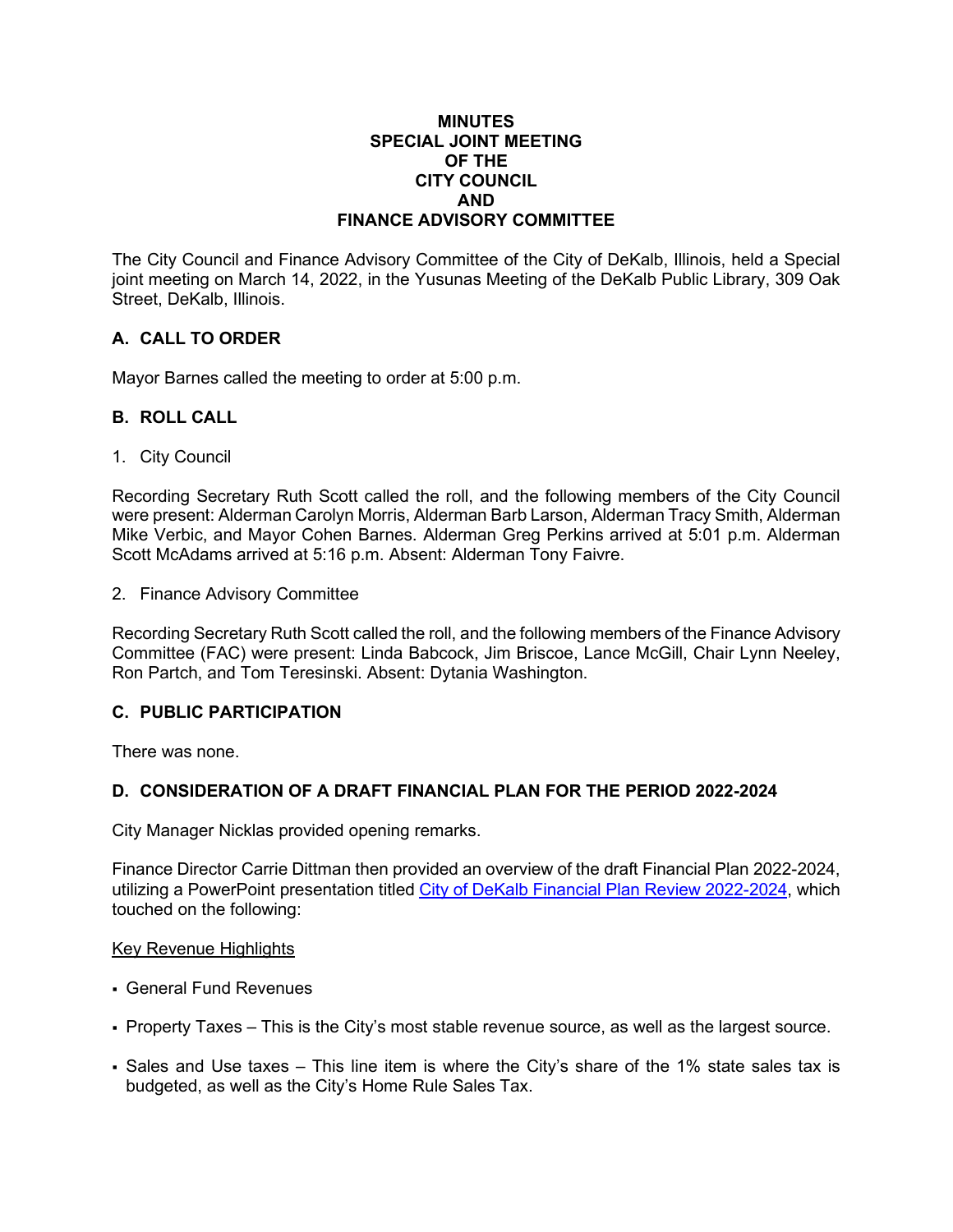- State Income Tax This revenue is reported within our intergovernmental revenues line item.
- Other revenue sources include Gross Receipts Taxes, Licenses and Permits, Services Charges, Fines, and Other Income.

Finance Director Dittman then focused on two other revenue sources – The American Rescue Plan Act (ARPA) and the Staffing for Adequate Fire and Emergency Response Grant (SAFER) – which are one-time grants that will cease after 2024.

The ARPA grant is a federal grant was signed into law in March of 2021. The City received \$10,422,954 in funds, which will be paid in advance. The first installment was received in 2021, and the second installment will be received in the early summer of 2022. Funds must be obligated by the end of 2024 and spent by the end of 2026. Since it's a federal grant, there are specific spending requirements. Spending must fall into 66 subcategories, which include public health, negative economic impacts, services to disproportionately impacted communities, premium pay, infrastructure revenue replacement, and administrative. Within the revenue replacement category, up to \$10 million can be spent on almost any governmental purpose, except for lump sum payments to a pension fund, debt service, legal settlements/judgments, and contributions to a "rainy day" fund.

Continuing, Finance Director Dittman stated that when the City was notified of the receipt of this grant, each category was reviewed to see where the money could best be spent. In FY2021, funding was directed to the rehiring public safety personnel, the purchase of the Hunter Hillcrest property for future redevelopment, Hunter Hillcrest tenant relocation, payments to other units of local government that didn't receive ARPA funds (Kishwaukee Water Reclamation District and the DeKalb Park District), and lead service lines. Currently, \$1,427,555 in funding has yet to be allocated.

The other grant the City was awarded this year was the SAFER grant, which is a federal grant through FEMA. The City was awarded \$2,721,256, and unlike the ARPA grant, these funds are paid on a reimbursement basis. Expenditures can be incurred beginning February 27, 2022, and must be spent by February 26, 2025. Expenditures will be reimbursed for the base salary and partial benefits of nine new firefighters that have been hired since the fall of 2021 and February of 2022. Since this is only a three-year grant, beginning in 2025, the City will need approximately \$1,000,000 in additional revenues annually to keep pace with those salaries.

Moving on, Finance Director Dittman provided information on General Fund Revenues to consider, starting with property taxes. Since 2014, the City's property taxes have only been used to pay a partial amount of the Police and Fire pension contributions. No other City services are funded by property taxes. The City is projecting its EAV to grow exponentially over the next several years due to all the new development. With that, the City has been decreasing its tax rate every year. Even though the EAV is going up, the rate is going down, and the levy is slightly increasing each year.

At this point in the meeting, Mayor Barnes asked about additional monies the City must put towards the Fire and Police Pension fund. Finance Director Dittman responded via the information provided in the next portion of her report – Property Tax Collection vs. Pension Expense. Even though the City is putting the entire property tax levy towards pension contributions, there's still a shortage each year between what the Actuarial Required Contribution (ARC) is and what the City is levying. This shortage will continue to grow because we're increasing property taxes by a rate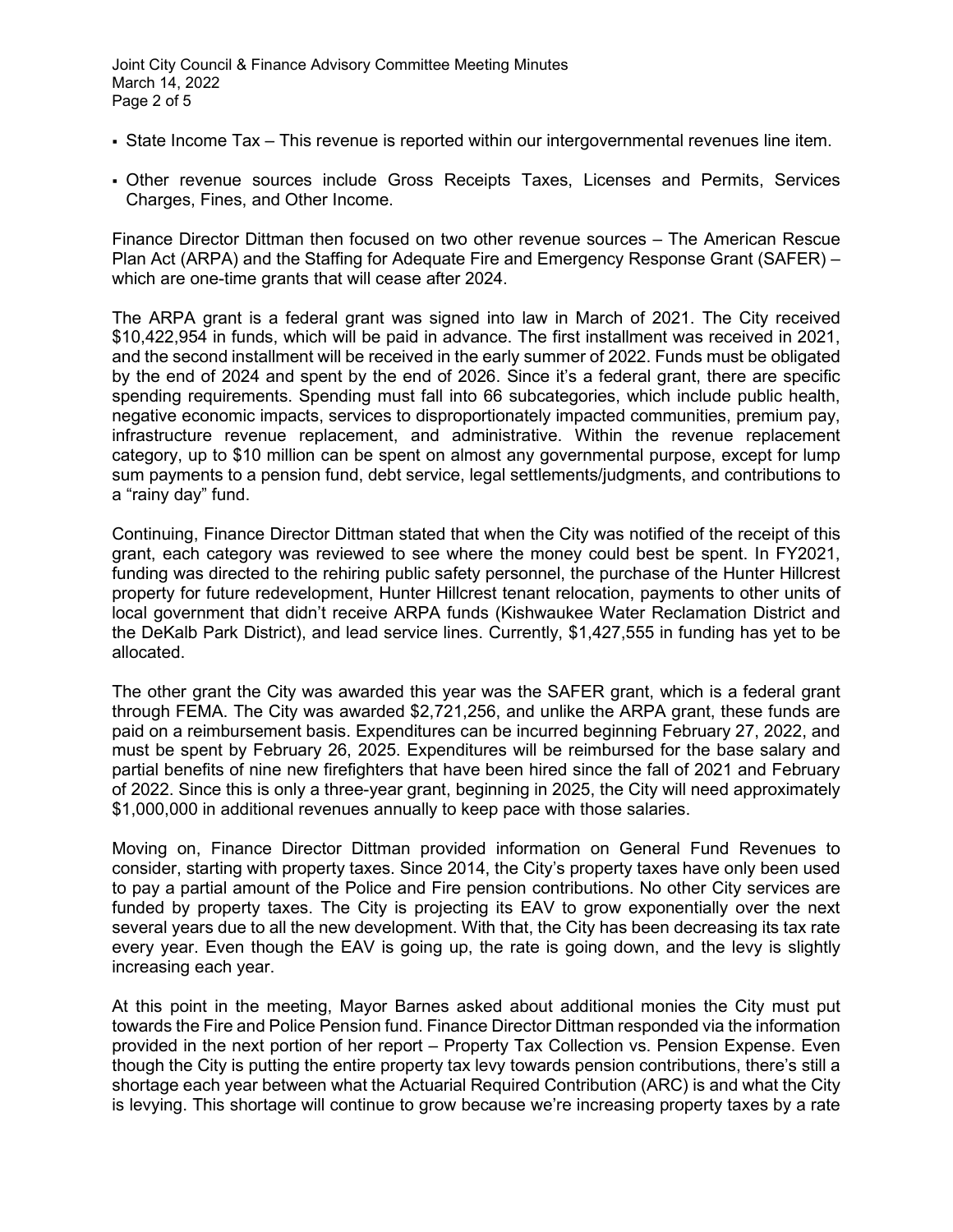of about 4.95% with the levies. The pension contributions are growing at a rate of about 10% to 14% for the pension funds.

City Manager Nicklas spoke briefly about the City's pension obligations and the funding difficulty it will face in the next three to four years.

Finance Director Dittman Carrie stated the largest piece of this is benefits, of which the City has no control since it's set by state statute. The second largest is investment returns. Investments were once administered by local pension boards; however, legislation has passed and investments are now centralized by the state. Hopefully the result of that legislation will provide better investment returns.

The next portion of the overview covered General Fund Revenues to Consider - Income Tax. After the 2020 Census was certified, the City's population was reduced from approximately 44,000 to 40,290, which deducted from this revenue source. The good news is that the City's current budget was conservative, so even with the drop in population, the City is still at a level where it can meet or exceed FY2022's expectations.

City Manager Nicklas then provided an overview of the City's infrastructure. He stated that the City is struggling to come up with enough money on an annual basis to keep ahead of street repair costs that mount every year. The City's annual repair costs just to keep pace with seasonal repairs should be around \$3 million, and it's at about \$2.2 million now, but progress is being made. In order to deduce which streets throughout the city need repairs the most, the City will conduct a pavement condition index with some financial assistance from DSATS (DeKalb Sycamore Area Transportation Study).

Continuing, City Manager Nicklas then provided an overview a Future Additional Revenue Needs Summary that included policy considerations in order to acquire additional funding.

Property Tax. The City's tax rate has declined for the past four years. The estimated 2021 rate (0.97235) is a decrease of 9.01% from the 2020 rate (1.06868). If the rate is dropped an additional 5% (0.9237), when applied to next year's higher EAV (estimated at \$8 million), the City would generate approximately \$205,000 more in property taxes than the assumed \$7.1 million levy. If the 2022 rate is maintained at the current tax rate, when applied to next year's higher EAV, the City would generate about \$595,000 more in property taxes than the assumed \$7.1 million. It is recommended that the 2022 tax rate be set somewhere in between.

Cannabis Tax. The City passed a Municipal Cannabis Retailers' Occupation Tax of 3%, however, the City currently doesn't have an operating dispensary in town, but there are interested parties, with two areas within DeKalb being identified as potential sites. It is estimated that one dispensary would generate \$250,000 to \$400,000 from the 3% tax annually.

Gas Tax. The City currently imposes a 9.5 cents per gallon local motor fuel tax, which generates about \$1.2 million annually. An additional 1 cent per gallon tax would generate about \$135,000 annually. This option was not recommended.

Infrastructure Investment and Jobs Act – Infrastructure Grants. This act increased funding levels to many existing infrastructure programs, however, these are all competitive grant opportunities the City will have to apply for. This will ultimately generate the possibility of \$949,000 in funding.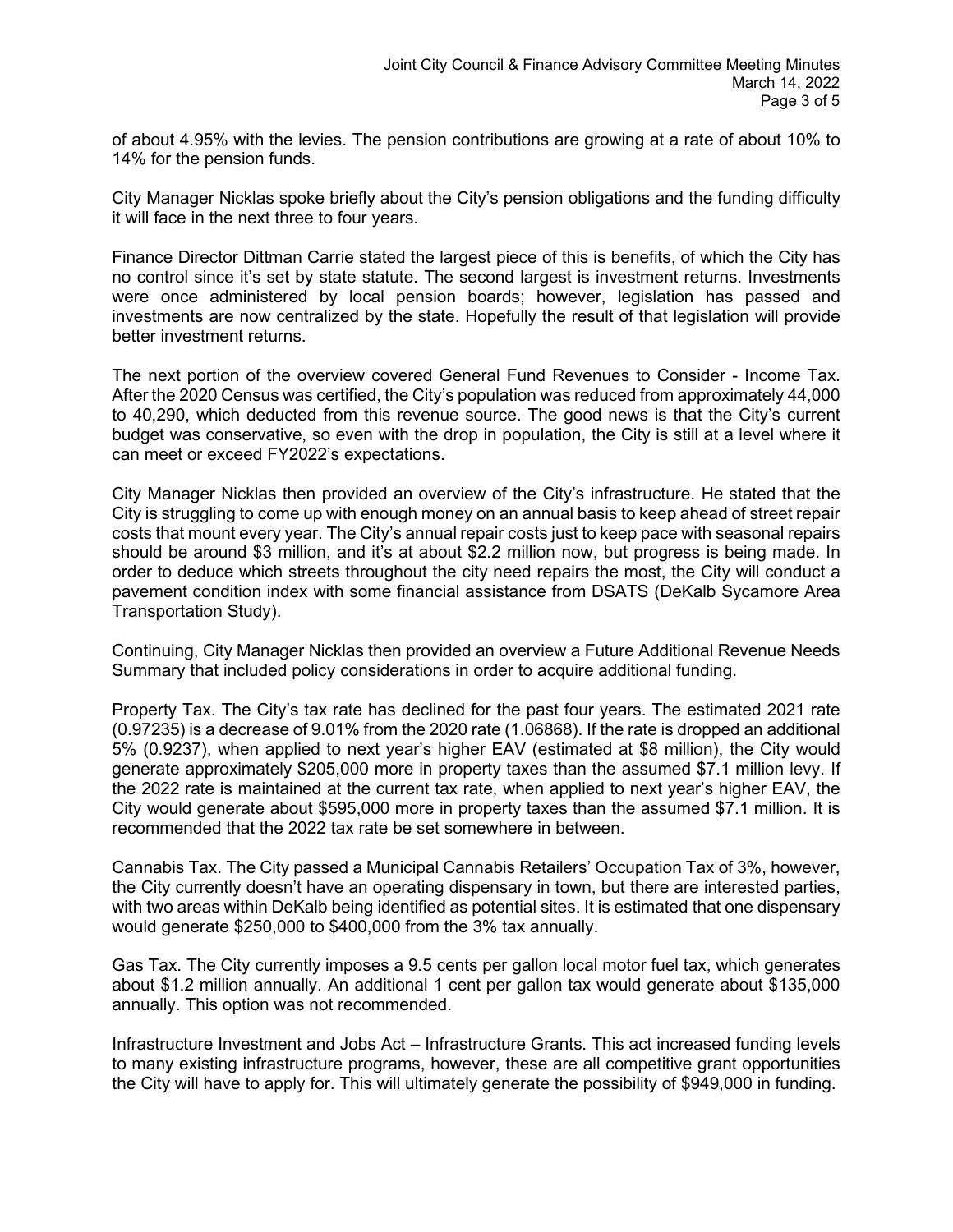Home Rule Sales Tax. Home rule sales tax applies to all purchases of goods excluding food, drugs, and licensed personal property purchases, such as vehicles. The City's current home rule sales tax rate is 1.75%. This option was not recommended.

City Manager Nicklas continued, stating he thinks progress can be made toward the street maintenance budget, but there's anxiety about what pricing is going to be. Further, the City has been stockpiling for major bridge repair, beginning with the N. First Street bridge and the Lucinda Street bridge. Both will be substantially funded by state and federal sources.

It's unknown what some of the 2021 EAV rates will be, but in the plan as presented, it's projected that over the next two fiscal years a continuation of what was done this year and last year, which was to increase the levy by about 4.95%. With the EAV rising, we can still gain some increase in the levy, which helps but it all goes into the pension costs.

Referencing a handout titled [Flatline City Tax Rate](https://www.cityofdekalb.com/DocumentCenter/View/13718/2-031422-Flatline-City-Tax-Rate-Document) provided to the City Council and FAC, City Manager Nicklas stated another thing to think about would be to flatline the levy rate.

Mayor Barnes asked if the levy is increased by 4.95% as projected, and if the property tax rate is flattened, is there potential to meet the increased pension obligations. City Manager Nicklas replied that we'd still far short but not by as much.

Alderman Verbic thanked City Manager Nicklas and City staff for the report.

Mr. Teresinski also offered thanks, stating this is a major step forward just to be talking about the future. He further stated he's looking forward to discussing the options provided. (Due to audio/mic issues, not all of Mr. Teresinski's comments could be understood.)

City Manager Nicklas briefly touched on information provided on pages 48 and 49 of the Financial Plan.

Mayor Barnes said that he and City Manager Nicklas are planning to visit with each taxing body to figure out how as a community the aggregate tax rate can be driven down.

Alderman Verbic stated that the different taxing bodies have different needs, noting that while the City's population dropped by 9%, the school district's enrollment went up 12%.

Mayor Barnes agreed, stating that hopefully with insane amount of new EAV brought to the community, those additional dollars will be taken into consideration.

Mr. Teresinski provided observation regarding pension obligations over the last 12 years. (Due to audio/mic issues, not all of Mr. Teresinski's comments could be understood.)

Mayor Barnes stated there's no way the City or any other municipality faced with the same sort of deficit will be able to shoulder the pension burden on their own. The state legislature is going to have to make some changes.

Brief discussion ensued.

City Manager Nicklas offered information regarding the need to increase the number of police and fire staff to meet the rising demands of service to the community.